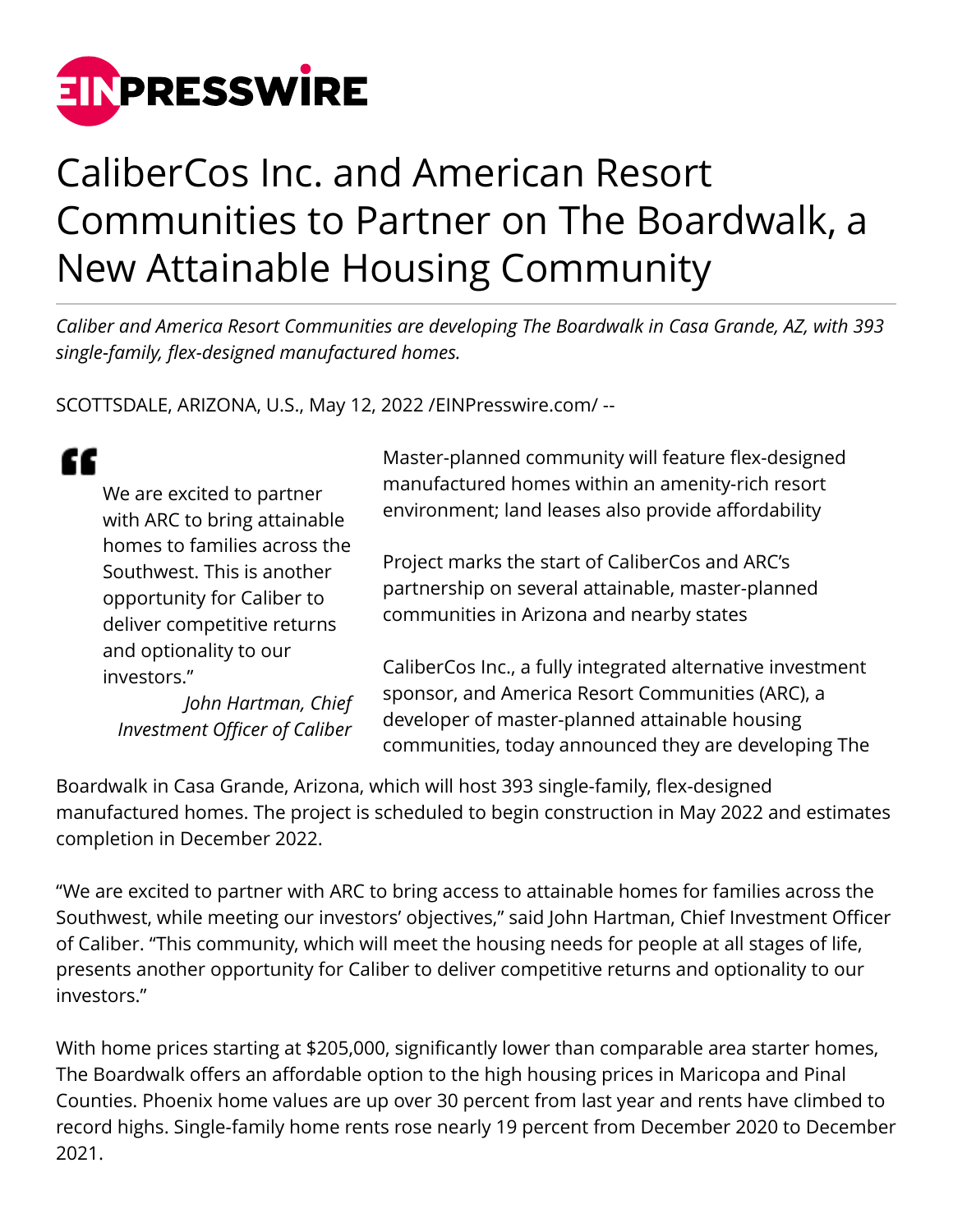"The need for attainable housing has come to a head," said Jim Mullin, CEO of American Resort Communities. "With Boardwalk, we believe we have cracked the code, offering high quality, affordable homes plus a true sense of community. Our innovative concept – in which homeowners buy the residence but lease the land – along with our flex-design construction method, makes high quality homes attainable to a broader segment of the population. And as our partner, Caliber is the perfect fit, providing deep expertise and creativity to help us scale across the region."

This development, located at the northwest corner of Weaver Road and McCartney Road, will span approximately 50 acres with homes between 1,200 to 1,800 square feet, including 2 to 4 bedrooms and 1 to 3 bathrooms. In addition, each home will include a garage and fenced yard. Centered around a main street boardwalk, the development will evoke a true community feel where residents can gather. The community will feature a 10,000 square foot clubhouse and oversized pool, fitness center, tutoring and business center, sports courts, and food and entertainment pavilions, among other high-end amenities.

Casa Grande has become a hub for several growing industries, including semiconductors and electric vehicles, attracting companies such as Lucid Motors, Kohler and more. Its competitive land costs, plus infrastructure investments and proximity to Phoenix, have helped to fuel business growth. At the same time, residents are flocking to the city, which has seen its population swell 30 percent since 2010, rising 2.6 percent annually. Overall, the Phoenix metro area is the second most-popular domestic migration destination in the U.S.

"The Boardwalk in Casa Grande marks the beginning of a long-term partnership with ARC," said Hartman. "With our strategic investment focus in the greater Southwest markets as well as the tremendous need for attainable housing in high growth areas such as Casa Grande, we expect The Boardwalk to be the first of multiple master-planned communities in Arizona and nearby states."

Caliber is seeking to raise \$6.5 million in capital for this project.

## About Caliber

Caliber – the Wealth Development Company – is a middle-market alternative asset manager and fund sponsor with approximately \$2 billion in assets under management and development. The Company sponsors private funds, private syndications, as well as externally managed real estate investment trusts (REITs). It conducts substantially all business through CaliberCos Inc., a vertically integrated asset manager delivering services which include capital formation and management, real estate development, construction management, acquisitions and sales. Caliber delivers a full suite of alternative investments to a \$4 trillion market that includes high net worth, accredited and qualified investors, as well as family offices and smaller institutions. This strategy allows the Company to opportunistically compete in an evolving middle-market arena for alternative investments. Additional information can be found at [CaliberCo.com](http://www.caliberco.com) and [CaliberFunds.co](http://caliberfunds.co/?__hstc=120778711.a3ba9401ee6a77ce363289ab4f459dce.1643742958845.1647621684737.1648225217260.10&__hssc=120778711.7.1648225217260&__hsfp=2695822164).